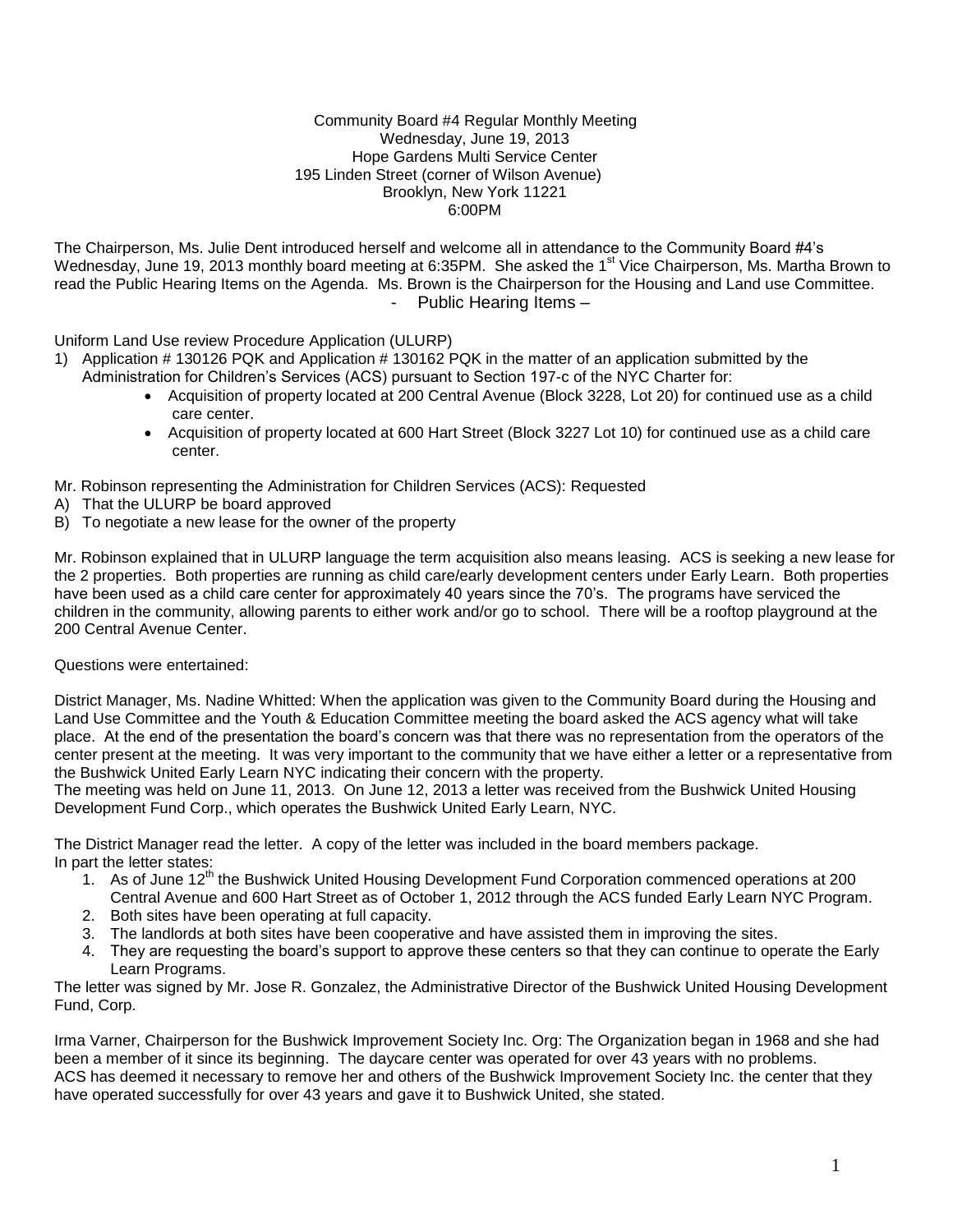Ms. Varner asked what is ACS looking for, what is Bushwick United going to do that is different and more positive from how Bushwick Improvement Society, Inc. ran the daycare center?

Mr. Robinson stated that this is not the reason from why they are here before the board, however when a lease has expired new leases have to be negotiated.

Ms. Varner stated that their contract was not over until October 2013 which was taken away from them without a reason.

Rev. Matthew Rae & Mr. Robert Camacho expressed their disapproval of the administration on how this was handled. Mr. Camacho suggested that:

a) The new board at the daycare center reflect the community

b) Family members should be on the board ( Board Members are volunteers)

Mr. Camacho stated that Mr. Gonzalez (Administrative Director of the Bushwick United Housing Development Fund, Corp.) has not shown the Community Board respect because of his failing to show up at tonight's meeting.

Ms. Cruz: How long is this lease?

Mr. Robinson: The current lease is for 5 years.

Ms. Cruz: Will the Board Members continue to be the same board members, who are familiar with the program and the community?

Mr. Robinson: Yes, however, I am not here about the contract for the sponsor which was won on a bid. This is about the lease and having the lease for 5 years so that the property could be used as a child care under the management of ACS.

Chairperson, Ms. Julie Dent: Addressing Mr. Robinson she stated, that she understands Mr. Robinson's position as to why he is present before the board, however she feels that the people of the community have a right to voice their opinion any time they have the opportunity to do so. She understands that Mr. Robinson personally had nothing to do with the Early Learn however, these are community people and they are committed to their community and their children and this is the kind of forum where we come to express how we feel. We are the eyes, ears and the gatekeepers of the community. Mr. Gonzalez has been in this community for a long time and he has run excellent programs as did the Bushwick Improvement Society. The community at large is asking that when we come together in a forum that if we have any questions, they should be answered. It would have been nice if Mr. Jose R. Gonzalez, the Administrative Director of the Bushwick United Housing Development Fund, Corp. have been here to answer those questions.

Ms. Dent explains to the board members and the audience so that they all can understand:

ACS along with the Mayor and others decided it was time to change the face of daycare centers/head starts and other child care programs. They decided to combine either boards or to combine funding. ACS at one time would only get monies from the City, however they saw other monies. They saw Federal dollars. The Federal dollars were under head start. In order to combine they came up with the Early Learn. ACS has been talking about Early Learn for 3 or 4 years before it went into effect. People were going to meetings and there have been big discussions back and forth regarding this. We were fighting, we went to City Hall, and we were writing to our Elected Officials, and we picketed because we did not want the Early Learn for our programs here in Bushwick. Not just in Bushwick but citywide, within all of the 5 boroughs. We knew that when Early Learn came into play that a lot of boards that was in this community for years representing daycares were going to lose some of their programs. Now the City would like to get out of the business of daycare. So they feel that the new boards that they have under the Early Learn will sponsor about 6% of the budget. A lot of people are not happy. There were 10 to 15 different people that could bid for your program; it was an open bid RFT (Request for Proposal).

Ms. Dent stated that her learning center the "Audrey Johnson Day Care Center" was affected also. Her day care center has a new sponsor called "Labor Industries for Education". Ms. Dent has been at her day care center for over 16 years and she mentioned that everything has changed. She has lost some of her employees and some are still there. Everything is now under Early Learn. Some centers are day care centers some are both day care and head start and others are just head start programs.

Ms. Dent stated that there were so many agencies that band together but they just lost the fight and that there was nothing that they could do to stop the Early Learn. So a lot of the gradual programs and the boards that gave their blood sweat and tears and help these programs for so many years and made them into what they are today actually lost their program.

A big day program that was called Martin de Porres located on Halsey Street and Knickerbocker Avenue, which the Grand Street Settlement took over, is now EMPTY under the Early Learn Program. There are a lot of changes coming.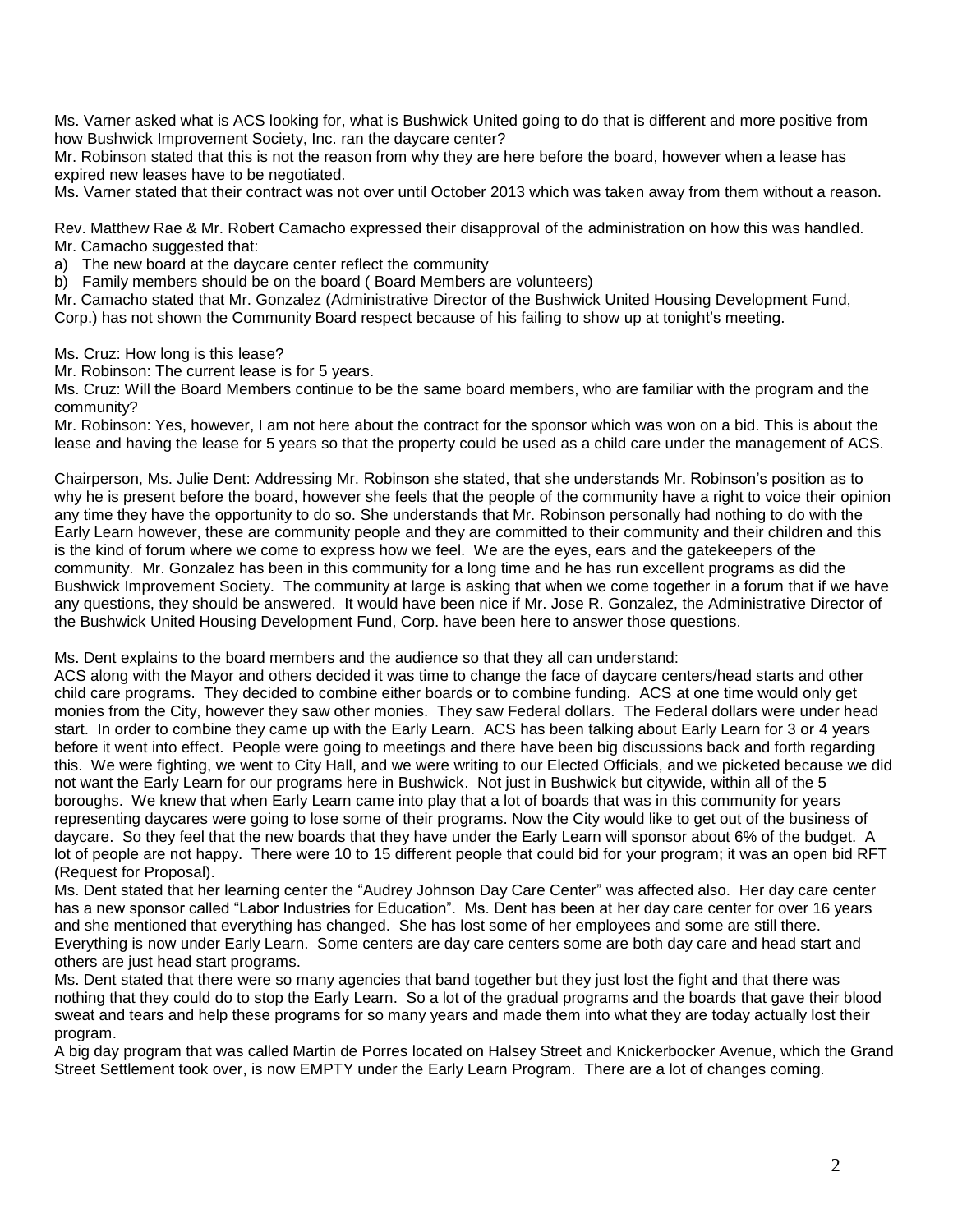Money was not only cut from the early child education programs but money was also taken from senior citizen programs. Health aides have been cut, hospitals that have been open and that have been offering services for many years are closing.

Election time is coming. Vote for the right person, find the issues that they are standing on and when you cast your vote, vote for the people who are going to represent you and the needs that you have in the community. The elected officials that you elect are there to work for you and you have to make sure that that is being done.

When there are meetings people in the community must come out to support them otherwise we will have no say so. We cannot reverse what has already been done, however we can request that Bushwick United come before the board. The Community Board will ask the board of Bushwick United to come out to another meeting so that our questions can be answered.

District Manager: Although a lot of people are upset and feel hurt because of the changes the purpose of this public hearing item is so that the two centers can remain centers for the children of the community.

Mr. Cyril Joseph: (Mr. Gonzalez is the director for the Bushwick United Housing Development Fund, Corp.) If Mr. Gonzalez knew that he could not be here to answer questions he should have sent a representative to do so. When the board met with Mr. Gonzalez last week the board stated that they would like for him to be here to answer questions. Mr. Joseph recommended that a letter be sent to Mr. Gonzalez stating that he not being present at tonight's meeting is unacceptable.

Michael Picard – Assistant Architect: Stated that he had requested a representative from ACS to be present at tonight's meeting.

Ms. Dent: The board will request Mr. Gonzalez the director of Bushwick United Housing Development Fund, Corp. to attend another meeting so that questions can be answered.

2) Rheingold Rezoning Application # C 070250 MMK In the matter of an application submitted by Forrest Lots LLC. Pursuant to Sections 197-c and 199 of the NYC Charter for an amendment to the City Map involving:

- a) The establishment of Stanwix Street bet. Montieth Street and Forrest Street
- b) The establishment of Noll Street bet. Stanwix Street and Evergreen Avenue
- c) The extinguishment and adjustment to block dimensions and grades

Jennifer Dickson from Herrick, Feinstein LLP joined by Christina Michaelian and Philip Habib (Environmental Consultants) from Philip Habib & Associates

Jennifer Dickson is representing the applicant: Read Property Group, LLC A visional presentation was presented

Rheingold Rezoning Application:

This is an application for three (3) things:

- 1. Rezoning
- 2. Inclusionary Housing Text Amendment
- 3. Street Mapping
- Requesting approvals to facilitate a mixed-income, mid-rise residential project with ground floor retail.
- Rezoning 5 full blocks and 1 partial block bounded by Flushing Avenue, Bushwick Avenue Melrose Street and Evergreen Avenue.
- The properties are currently zoned M1-1 and M3-1; these are manufacturing districts that do not permit residential use.
- Proposing to rezone to R6A and R7A districts, which are medium density, residential contextual districts. These mandate height limits of 70 feet (7 stories) and 80 feet (8 stories). It will not be possible to build towers or anything taller than 70 or 80 feet.
- Proposing a C2-4 commercial overlay which will allow ground floor commercial retail use along Flushing Avenue, Evergreen Avenue and Bushwick Avenue
- Rezoning property that is not owned by Read Property Group located on the west side of Bushwick Avenue. At present there is a car wash, supermarket and a residential building located there.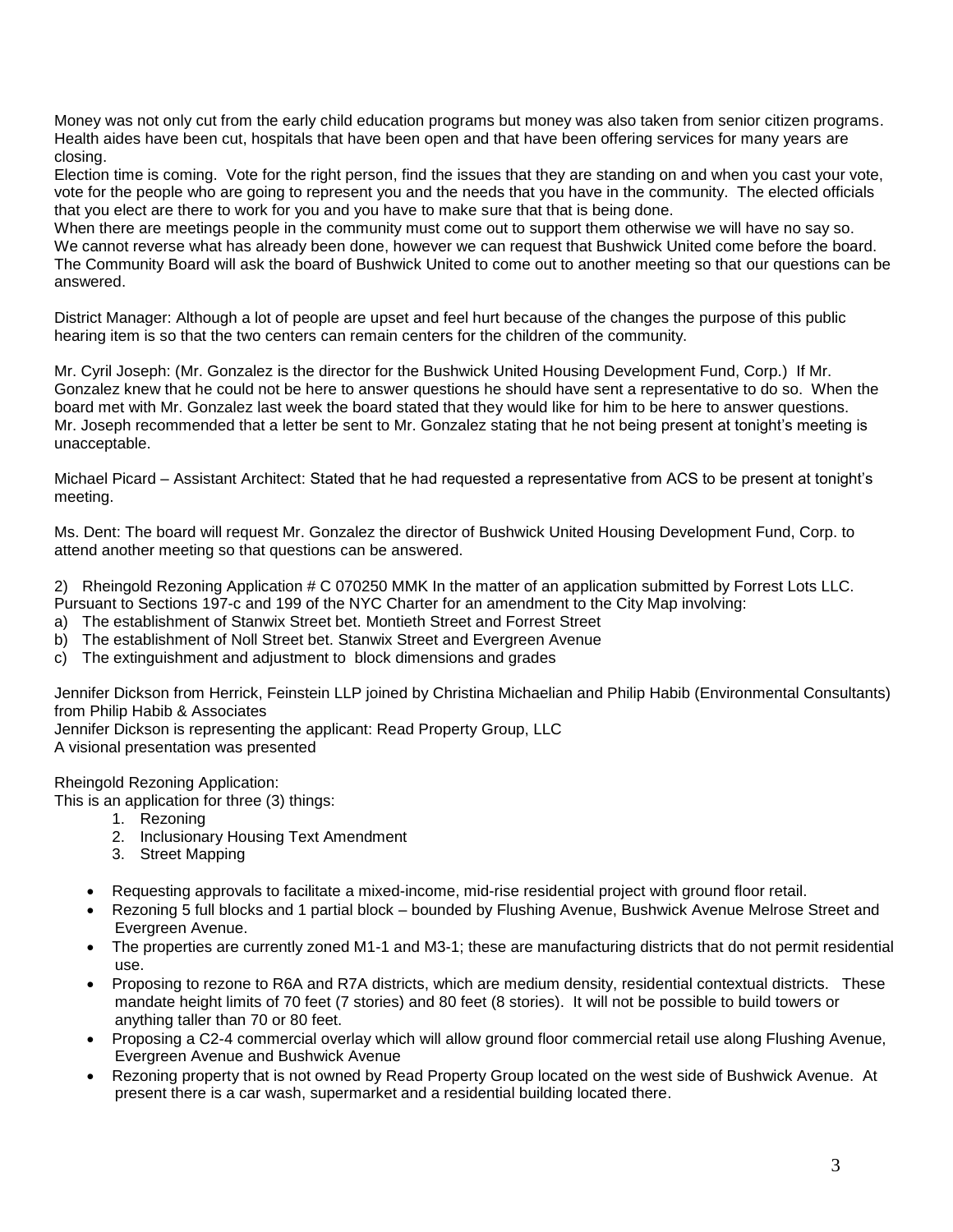- Rezoning a warehouse presently used by the Office of Emergency Management for storing emergency vehicles which has a M3 (heavy Industrial uses) zoning. Requesting to change it to a M1 District zoning.
- 24% of the units (242 units) in the project will be affordable to families making at most 60% AMI, with a portion set aside for senior housing. These units will be permanently affordable.
- The project will include on-site open space and open space upgrades to the adjacent park.

The property will be divided into four development sites with each site having residential building with ground floor retail. Each of the four sites will have its own parking garage located inside of the building. Parking will be available for at least 50% of the residence in each development site.

The development as a whole will contain 977 units. Each development site will contain approximately 130 to 320 units each.

Some of these affordable units will be set aside for seniors available at a 50% AMI or lower; however this will depend on what funding source is available for the units.

Open Space:

1) In addition to the private open space for the use of the residence of the building

2) They are seeking to have publicly acceptable open space for the use of the public

There is a landscaping team and they are working with the Parks Dept. to build adult fitness equipment outdoors.

The Parks Dept. looked at a number of open spaces in the community to see what area can have a potential upgrade and they suggested Noll Street near the bottom of the park and Flushing Avenue near the top of the park.

At the June 11, 2013 meeting, the Community Board expressed concern that the park does not interfere with the Bushwick Green Park's Ball Field that is already there.

Street Mapping – Mapping two streets that do not exist today

- Stanwix Street between Montieth Street and Forrest Street
- Noll Street between Stanwix Street and Evergreen Avenue

Ms. Dickson said that she wanted to address some of the questions from the June 11<sup>th</sup> meeting with the Community Board. She asked Ms. Christina Michaelian to address this:

The Land Use Committee expressed an issue with how the project will impact the schools in the area?

At a project at a site located in sub district 2, school district 32 they found that crowding has been an issue in the area. The applicant is in discussion with the school construction authorities to explore what options are available to alleviate some of the problem with crowding. There are two proposals that are currently being discussed with the applicant, DOE and the principal at PS 145:

1: Include the reconfiguration of underutilized administrative space at PS 145 which is located across the street from the project's site: converted into additional class room space.

2: Provide additional class room space with in the applicants proposed building which would be adjacent to PS 145

Questions were entertained:

Priority will be given to those who already live in the local community board, 50%

Apartment for seniors are included in the 24% affordable apartment amount

The affordable apartments will be available for those families making 60 AMI (Area Median Income)

Mr. Sean Fleming: If you build affordable housing based on the present AMI, and you move a lot of people into the area that make a lot more money than the average person that lives in the area now, that will cause the AMI to be driven upwards. So when you bring in wealthier people, the AMI goes up and then the people who are applying for affordable housing are going to have to make more and more money.

Will there be space included for community gardens where people could not only look at the trees but also engage with the natural environment and learn from them?

Answer: Ms. Michaelian stated that she believes that it is a good idea and she will take that suggestion back to her client.

Mr. Bob Murray: 60% of the AMI, who provides those numbers, who publish or provide the numbers? Answer: The AMI is set by the government. The AMI for the area is based on an income between \$36-45,000 depending on the size of the family; a family can pay no more than 30% of their income for rent: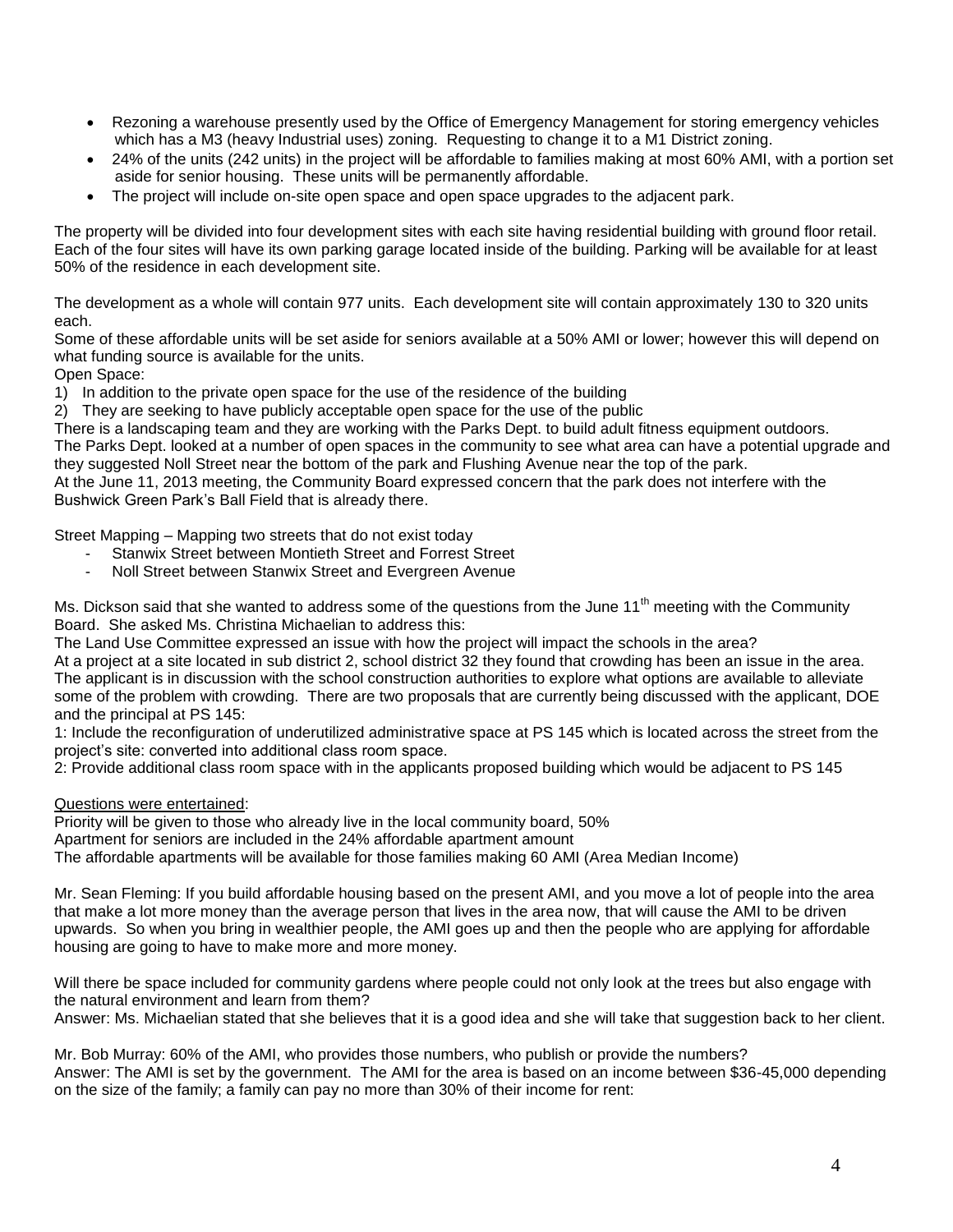Rents for 242 affordable units:

Studio Apartment: \$830-900

1 Bedroom Apartment: \$890-\$967

2 Bedroom Apartment: \$1085 -\$1160

3 Bedroom Apartment: \$1245 -\$1345

The other apartments will be priced at the market rate.

Mr. Jeremy Wells: Are there any plans to allocate the retail space to local businesses? Ms. Dickson: Yes. I cannot tell you what businesses will be there, but they will definitely look for local businesses. The developer will also be creating more space for the existing school, like an annex to the public school.

Ms. Sharline Moore: At the June 11<sup>th</sup> meeting the board spoke about an increase to the 24% amount of affordable housing. Has the increased been considered?

Ms. Dickson: In terms of providing more than the 24%, if there are programs with funding available, they will increase the 24% of the units; however she cannot say for sure if there will be programs available right now.

The 242 affordable units will continue to be affordable even when the units are rented to someone else. The renter will have to meet the income guidelines in order to get the rate.

Ms. Zulma Novoa: How will the tall building affect the residents that live in the area and how long will the construction take?

Ms. Dickson: There will be an open space between the two buildings. The developer intends to be sensitive to the needs of the residents in the area and will keep in contact with them so that they know what is going on with the project. Construction will take approximately 4-5 years to be completed.

Ms. Brown: Will the parking spaces be free to the residence or will they have to pay for them? Ms. Dickson: They are not sure yet if the parking spaces will be free or paid parking.

Rev. Rae asked the District Manager if the board was going to vote on this public hearing item tonight. Ms. Whitted in speaking for herself and not for the board stated that the information that they have is ground floor information and somewhat complicated. The Community Board does not have to vote tonight and should hold off and invite a planner from the city to help the board with some of the questions that they are asking.

Ms. Dickson: Suggested that a task force be set up or have a meeting with the community board and the residents that live in the area of the construction in order to inform them of what is going on.

Ms. Anne Guiney: The large site operated by the Office of Management located on the corner of Evergreen and Flushing Avenues is included in the rezoning. Is this building a potential development site and is it owned by your client?

Ms. Dickson: It is owned by our client, however it is not a potential development site, we are keeping the zoning manufacturing, which is going from manufacturing district to another manufacturing district. The lease with the Office of Management is in effect for another two years and then they have the option to renew.

Ms. Guiney: The residential building located down Flushing Avenue towards Broadway are listed for re-zoning, are these buildings also owned by your client and are they part of some future development also?

Ms. Dickson: The buildings on the other side of Bushwick Avenue are not owned by my client however we are rezoning them to a R6 district because City Planning ask us to do so.

Ms. M. Brown: When will the project be finished?

Ms. Dickson: The projected completion is 2016.

PO Franco: Her concern is the parking conditions in the area.

Have you reached out to DOT to join you and consider perhaps parallel parking for the people who are not going to have parking spaces since you are adding two additional streets to the area that are now closed. This will give the residence that are already there and the ones that are coming in an opportunity to have more parking.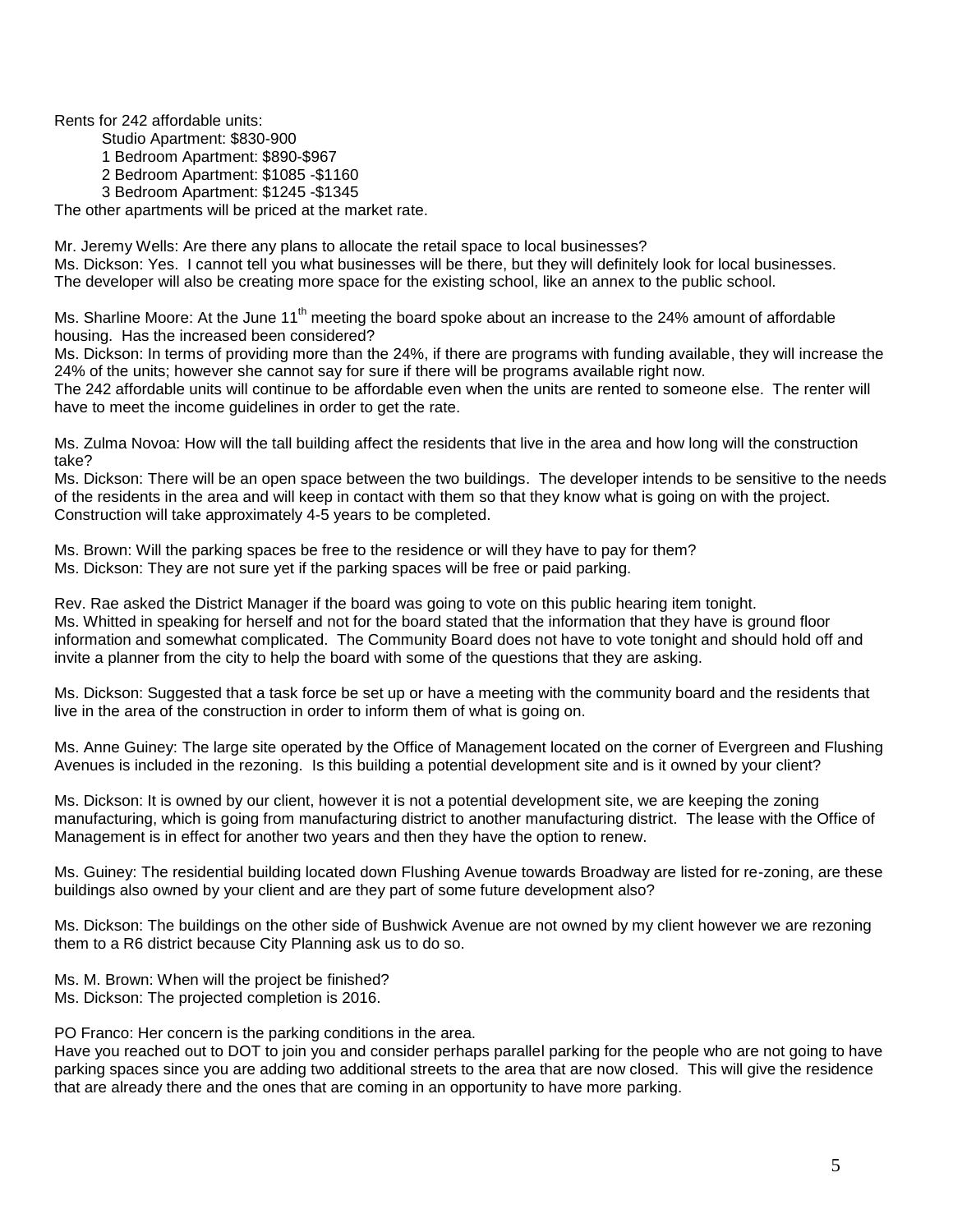Also would your client consider besides adding a parking lot for the residents that will live there an additional parking lot for the residence that live there now?

Ms. Michaelian: With the mapping on Noll Street and Stanwix Street it will create additional outside parking which will be available to the public.

Ms. Michaelian will also address this with her client and they will address the issue to DOT and see if that is something they could consider.

- 3) Ms. Martha Brown announced: The New York City Landmark Preservation Commission has designated four (4) Historic Buildings in Bushwick to received landmark status.
	- a) Ridgewood Lodge No. 710, Free and Accepted Masons located at 1054 Bushwick Avenue (Corner of Gates Avenue), Brooklyn, NY. Built: 1919-20
	- b) Catherina Lipsius House (AKA Dr. Frederick A. Cook House) 670 Bushwick Avenue (aka 670-674 Bushwick Avenue, 676 Bushwick Avenue, 931 Willoughby Avenue), Brooklyn, NY. Built: 1889
	- c) Peter P. Huberty House, 1019 Bushwick Avenue, Brooklyn, NY. (located between Linden and Grove Streets) Built:1900
	- d) John and Hannah M. De Coudres House, 1090 Greene Avenue (AKA 1 Goodwin Place), Brooklyn, NY. Built: C.1857-60/Altered C. 1876; C. 1882-84, C. 1905

Bushwick Avenue was once called the 5<sup>th</sup> Avenue of Brooklyn. These houses and other houses on Bushwick were once owned by the brewery owners, bankers, doctors, etc.

Ms. Brown asked that the board approve the proposal to recommend landmark status for these houses.

The Chairperson announced the end of the Public Hearing Items and these items will be discussed under the recommendation portion of the meeting.

The Chairperson, Ms. Julie Dent asked the District Manager, Ms. Nadine Whitted to call the first roll call. **Roll Call: 8:17PM** 35 members present constituting a quorum.

Ms. Dent asked for the acceptance of the agenda with any necessary corrections. Ms. Martha Brown moved to accept the agenda as written. It was second by Mr. Victor Villamar. All board members present were in favor.

The previous month's minutes will be tabled until the September's board meeting.

#### **Chairperson's Report: 8:22PM**

Ms. Dent welcomed all to the June 19, 2013 meeting of Community Board #4. She stated that it is a pleasure to see all in attendance.

Ms. Dent asked that the Elected Officials and /or their representatives introduce themselves and state their respective address and telephone numbers.

1) Italia Granshaw Representing Brooklyn Borough President Marty Markowitz, 209 Joralemon Street, 718-802-4032

## Representatives from City, State or Federal Agencies:

- 1) Maggie Mangual Wyckoff Heights Medical Center -Positive Health Management, 342 Stanhope Street, 718-508-4669
- 2) Zulma Novoa NYC Department of Mental Health & Hygiene, 485 Throop Avenue, 646-253-5855
- 3) Boniface WeWe, NYC Public Library, Washington Avenue Branch, 360 Irving Avenue, 718-628-8378
- 4) PO D. Franco & PO N. Robinson 83<sup>rd</sup> Pct. Community Affairs Unit, 480 Knickerbocker Avenue, 718-574-1697

Community Board #4's Civic and Religious Committee and the Health, Hospitals & Human Services Committee hosted the 8<sup>th</sup> Annual Brooklyn Queens Day parade and Festivities. What a fabulous, fabulous event, where the entire community took advantage of the healthy foods and literature.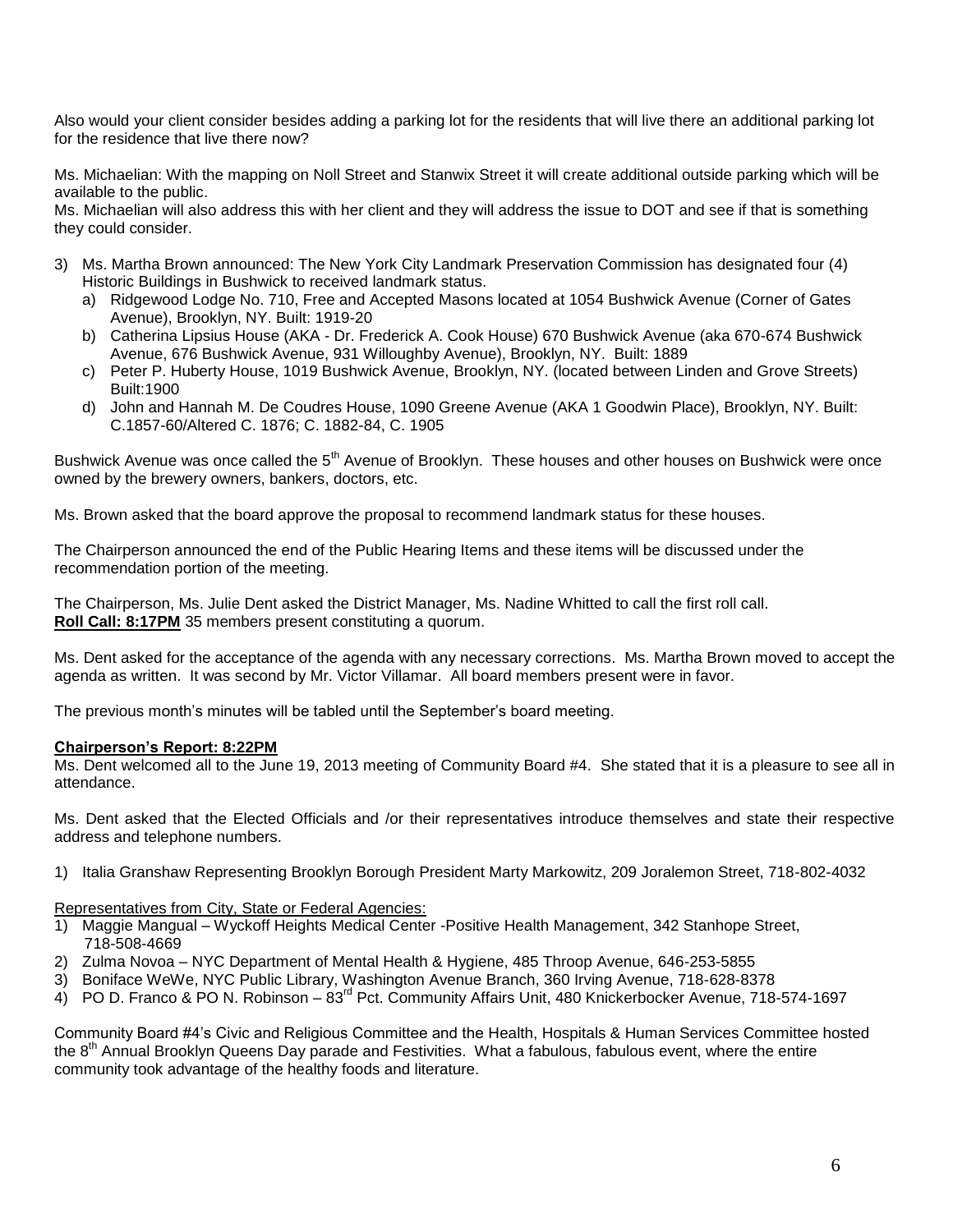Since the last Community Board Meeting the Brooklyn Borough President has appointed seven new members. With great pleasure Ms. Dent introduced the new board members of Community Board #4 to fellow members and the public alike. Ms. Dent asked the new board members to stand when the District Manager calls their names:

Katiuska Cabral **Zulma Novoa** Miriam Cruz **Armenta** Simuel Joseph Gabriel **Betsy Yepez** Tari Sunkin

Note: Ms. Betsy Yepez was not present

On Wednesday, June 26, 2013 a Community Board Orientation Workshop / Swearing in Ceremony will be in held at Brooklyn Borough Hall at 5:30pm. The session will be hosted by Mayor Michael R. Bloomberg and Brooklyn Borough President Marty Markowitz. New member are required to attend.

The chairperson asked the board members to turn in their committee selection form.

There will not be any meetings held in the months of July and August unless an emergency meeting must be called. If a meeting is called please understand that circumstances were beyond her control.

Bushwick Restaurant Week is now underway: From Monday, June 17<sup>th</sup> through Saturday, June 22<sup>nd</sup>. Go to [www.bushwickrestaurantweek.com](http://www.bushwickrestaurantweek.com/) for a full list of participating restaurants and bars. The chairperson thanked Mr. Bob Murray for bringing this wonderful event to the community.

The Brooklyn Borough President Office is accepting nominations for employers who have made a special effort to hire and accommodate Brooklynites with disabilities. An award breakfast will take place on Thursday, October 17, 2013 from 9am to 12pm at Borough Hall in celebration of National Disability Employment Awareness month. For more information, contact Ms. Granshaw at (718)802-4032 or via email at [igranshaw@brooklynbp.nyc.gov.](mailto:igranshaw@brooklynbp.nyc.gov)

Bushwick Community Action Association Inc., Audrey Johnson Learning Center still has available openings for afterschool care. They are accepting all HRA vouchers and private children ages 5 through 12. License teachers with curriculum based on child sound development principles. The center offers a variety of motivating activities, nutritious meals, arts and crafts, dramatic play, computer classes, performing arts, trips, etc. Hours: Monday through Friday 3pm to 6pm, opening 8am to 5:45pm during the summer months.

Early Learn NYC LIFE Inc., in collaboration with the Audrey Johnson Learning Center offering early childhood education services for children 2 ½ through 4 years of age. Services offered includes: parent volunteers, early literacy support, table games, arts and crafts, cooking, block building, sand and water play, etc. Computers, reading and math readiness is also available. Hours are: Monday – Friday from 8am to 5:45pm. 718-574-0130

The Brooklyn Public Library is offering (The Child's Place for the Children with Special Needs). Imagine It! Build It! Legos in the Library! For teens ages 12 and up with or without disabilities. Saratoga Library 8 Thomas S. Boyland Street Third Saturday of the Month Beginning June  $22^{nd}$ ; 11:30am to 1pm

This program is also being held at the Flatlands Library and the Red Hook Library

#### **District Manager's Report: 8:32PM**

Ms. Whitted thanked all for coming out to the Community Board meeting. She thanked the board and the leadership who ensured the office move from 315 Wyckoff Avenue to the current address at 1420 Bushwick Avenue. The offices are so much nicer from the old site and she encouraged all to visit if they have not already done so. The board will be on hiatus during the months of July and August however the office will remain open Monday through Friday from 9am to 5pm conducting business for the community; however if the need arises the board will call a special meeting in response to certain deadlines.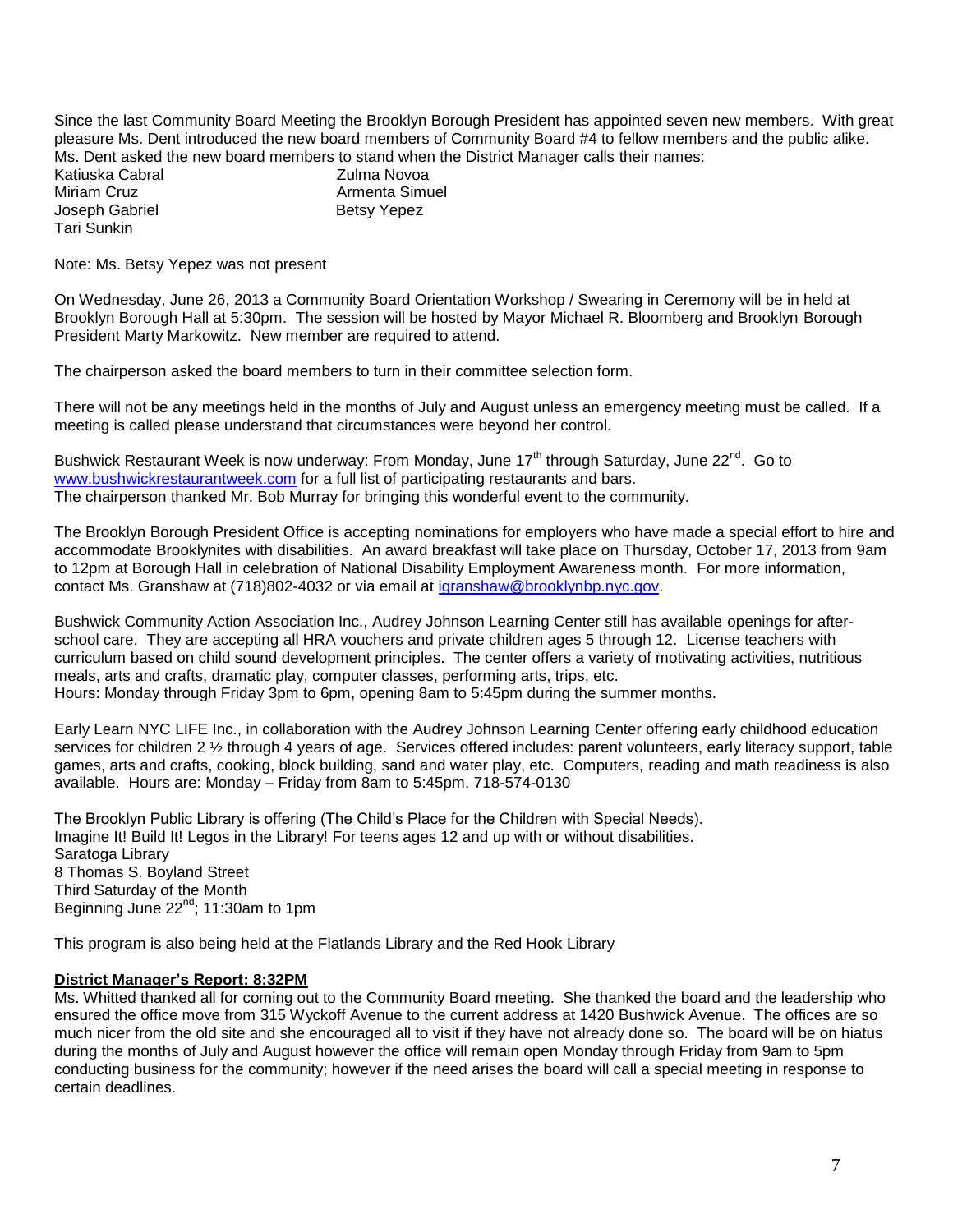The Civic and Religious Committee combined with the Health, Hospital & Human Services Committee hosted our 8<sup>th</sup> Annual parade and Festivities on Thursday, June 6, 2013. This year the event was called Shape-Up Bushwick. The parade was hosted at the Irving Square Park located on Wilson Avenue and Weirfield Street. The event conducted Aerobics, Yoga, Fitness and Zumba activities where all in attendance was invited to participate. Instead of the regular BBQ of franks and hamburgers being served which has been the tradition for the past seven years, healthy snacks including water, seltzer water, low sugar juice, fruit, baked chips were given out to over 300 participants.

The board collaborated with the NYC Department of Parks and Recreation to secure the park and partnered with us in offering an ongoing healthy activity there. NYC Department of Health has agreed to have Lorena Moreira from Shape-Up New York host walks at the Irving Square Park on Thursday's mornings at 8:00am. All are welcomed to join her.

Our partner sponsor the Bogopá Food Corporation Inc. (Food Bazaar) defrayed the cost of the food by donating many of the food and sundry items. We were also very fortunate to have our very own local hospital – Wyckoff Heights Medical Center donated 150 healthy wrap sandwiches which were given out to the guests. Ms. Ivonne Rodriguez a community resident employed by the Excellent Home Care agency donated 150 additional sandwich wraps, half was donated by Ms. Rodriguez personally and the other half by the agency.

The Cornell University Cooperative Extension prepared non-cooking summertime snacks Pineapple Fizz and salsa. Tandem a local business prepared Kale salad and Corn salad.

New York Psychotherapy and Counseling Center located on Pilling Street provided 300 back bags which were distributed.

Health Plus graciously provided tents that were used for shade.

Health First provided tables and chairs.

|  | The day was highlighted by all of the following organizations that provided valuable information to those attending: |  |  |
|--|----------------------------------------------------------------------------------------------------------------------|--|--|
|  |                                                                                                                      |  |  |

| NYC Commission of Human Rights                   | SCO - Flushing Family Residence |
|--------------------------------------------------|---------------------------------|
| <b>Office of Kings County District Attorney</b>  | <b>Board of Elections</b>       |
| NYC Agency for Children Services                 | NYC - Department of Sanitation  |
| Weill Cornell Medical College                    | <b>Woodhull Medical Center</b>  |
| North Brooklyn Coalition Against Family Violence | Family Services of New York     |
| <b>Wyckoff Heights Medical Center</b>            | <b>Excellent Home Care</b>      |
| <b>New York Restoration Project</b>              | National Income Life            |
| NYC - DOE Office of Early Childhood              | NYS Comptroller Di Napoli       |
| NYC - Dept. of Health & Mental Hygiene           | <b>Health Plus</b>              |
| <b>Health First</b>                              | NYPD - School Safety            |

Ms. Whitted thanked the NYPD-83<sup>rd</sup> Precinct for their continued support and cooperation with special emphasis on the Community Affairs Unit. The NYPD School Safety Officers not only marched along with us in the parade but they also stayed and enjoyed the festivities and helped out.

The Artic Glacier Ice Company located on Moffat Street donated the ice for the day!!!

The Times Newsweekly covered the event and we were happy to have made the front page!!!

Ms. Whitted thanked the Silent Barn along with Mr. Bandon Zwagerman for providing the beautiful colorful posters for the event.

Lastly but certainly never least Ms. Whitted thanked NYS Senator Martin Malave Dilan who has supported these events from the very beginning up until now and we are forever grateful for his unwavering support. He has supported us monetary, and whatever we ask the Senator's Office to do they do it for us. We are very thankful.

The District Manager thanked the members of the Civic & Religious Committee and the Health, Hospital & Human Services Committee for their vision and dedication. Thank you to Ms. Mary McClellan for her leadership and loyalty to the cause of good health and to Ms. Elvana Davis who never says no and amid all and any obstacles sees the brighter light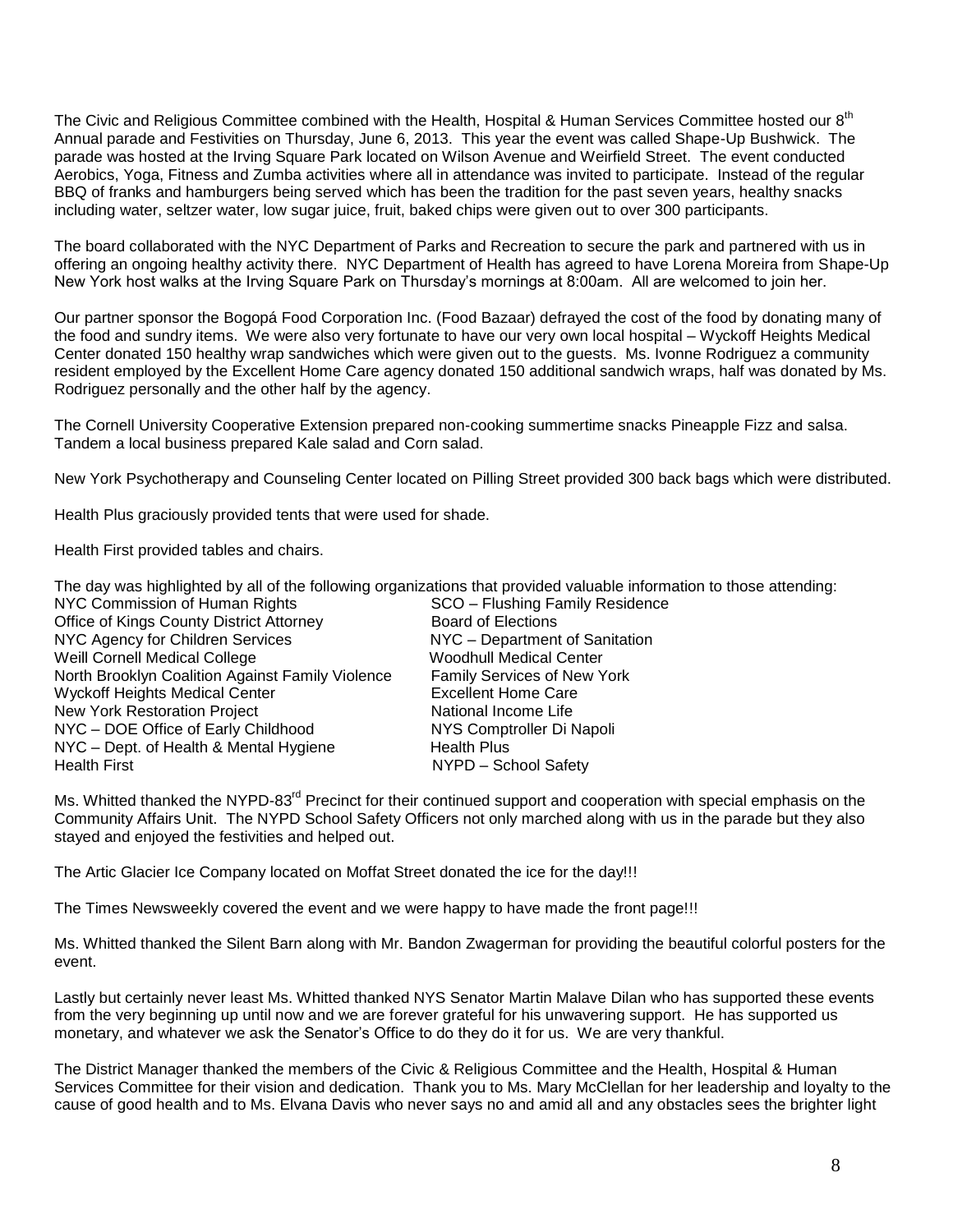and makes things happen. Thank you to Mr. Cyril Joseph and his crew who are always available to help. Thank you Mr. Raul Rubio who asked what is there to do and gets the job done. Thank you to Mr. Odolph Wright who consistently picks up the banner and much, much more.

Many local residents and others made this event the best and we are challenged to do better next year.

Wyckoff Heights Medical Center – Positive Health Management (PHM) has witnessed within the past 3 years a substantially high rate of newly infected young men with HIV. Subsequently, based on survey PHM applies and was awarded a grant in January 2013 for the amount of \$1.2 million to provide preventive services tailored to this population at the hospital. PHM is requesting support for these services as the grant stated in March 2013 and should be implemented by September 2013. Initially, the leadership at the hospital was very supportive of having this service on the grounds of the hospital. Regrettable the original space is no longer being offered and the grant may be in jeopardy. PHM is asking for support of this grant / program from Community Board #4.

Ms. Whitted asked the board to give her permission to write a letter in support of the program.

NYPD Update – Criminal Impersonation of a Police Officer: Be on the alert for a female Hispanic approximately 5'3' tall and 190lbs impersonating a Police Officer. The female's M.O. to approach males, producing a small police type badge and stating that she is Police Office. She then demands cash under threat of an arrest. If any individual approaches you and state that they are a Police Officer, and demands money, call 911 and get a good description of the person. Locations of Occurrences:

- 5/20/13 @ Broadway & Granite Street at 3:50PM
- 5/24/13 @ 250 Wortman Avenue at 5:00PM
- 6/09/13 @ Bushwick Avenue & Woodbine Street at 2:00PM
- 6/13/13 @ Wilson Avenue & Palmetto Street at 5:00PM

Anyone with information regarding this crime is urged to contact crime stoppers. All callers to crime stoppers will remain anonymous. 1-800-577-TIPS

You can also contact the 83<sup>rd</sup> Precinct Crime Prevention at 718-574-1688 with any information regarding this or any crime. (NOTE: As per the 83<sup>rd</sup> Precinct Council Meeting held on 6/18/2013, Deputy Inspector Tasso believes that this person has been apprehended)

Other Crime Trends Reported by the Commander:

- Along Wyckoff Avenue patrons going home very late at night have been robbed and beaten up by a group of male **Hispanics**
- Robbery on trains- victims sitting near doors have been robbed of electronic items such as iPhones, iPads, etc.

#### FDNY Updates:

The Brooklyn Borough Command has reported on the following department activity occurring in Community Board #4:

- o 6/17/13 @ 8:23PM fire occurred at 20 Jefferson Street, a three story occupied multiple dwelling on the  $1^{\text{st}}$  floor. Two firefighters injured, fire placed under control at 8:45PM
- o 6/15/2013 @ 1:14AM fire occurred at 1318 Bushwick Avenue, a three story occupied multiple dwelling, fire located on 1<sup>st</sup> floor. Two civilians were injured, fire placed under control at 2:27AM.
- $\circ$  6/5/2013 @ 12:59PM fire occurred at 20 Jefferson Street, a three story occupied multiple dwelling structural fire located on the third floor. Two civilians were injured, fire placed under control at 2:22AM.

The Community Board has received a list of violations issued during the month of May from the Department of Sanitation. Our district has experienced an inordinate number of violations for the following:

R7G: Mixing recycling garbage – when bottles, glass and plastics are mixed with card boards and papers (they must be separated)

S06: Dirty Sidewalks

S18: Failure to store garbage- placing garbage out on non-collections days (Call 311, Sanitation or the Community Board if you do not know your collection days)

S30: Illegal Posting (Example fliers on streetlight pole which is city property)

S6M: Dirty Area: (Example driveways, front yards and back yards when visible by Sanitation Officers)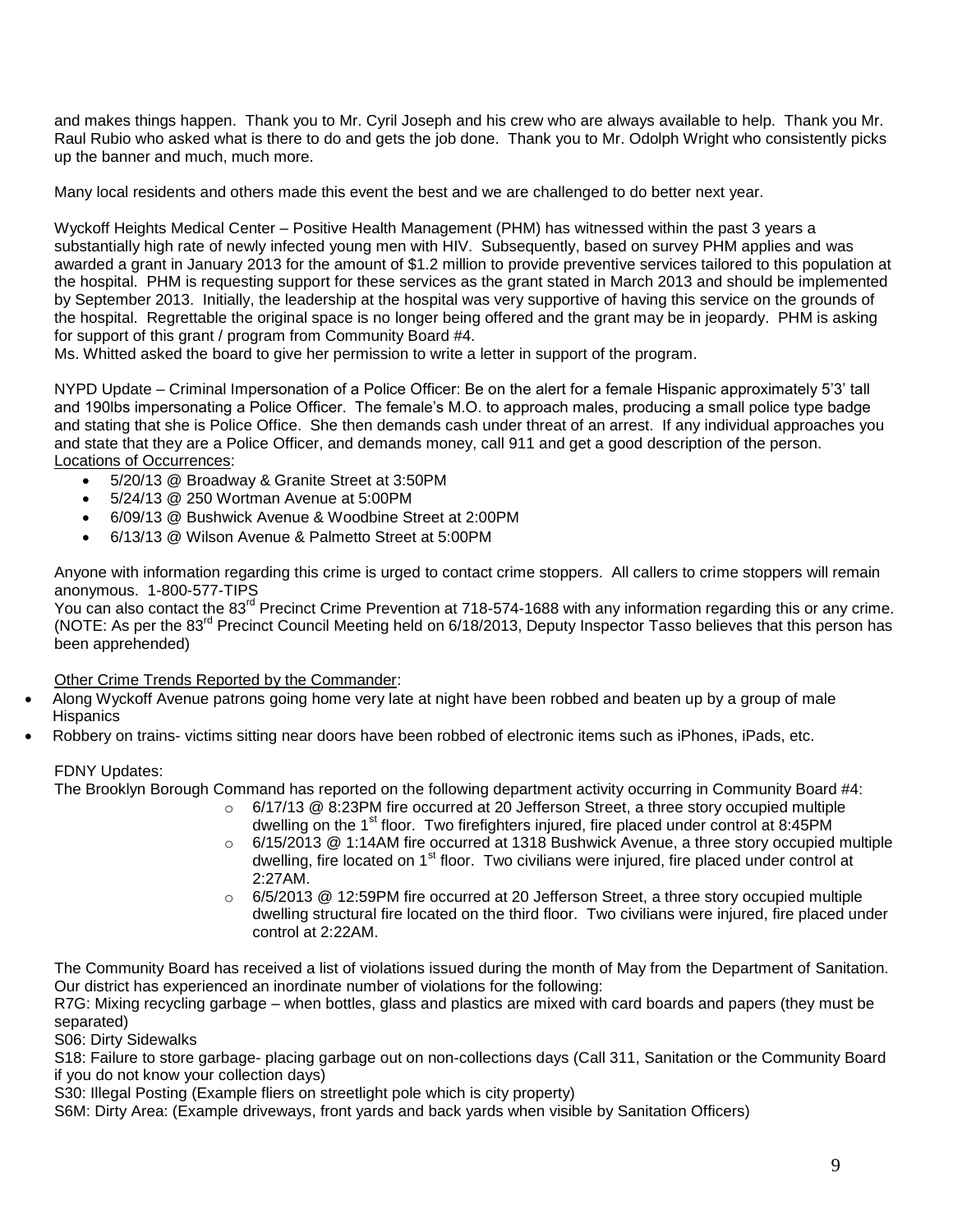SP4: Uncovered Mattress or Box Spring (Must have a plastic cover on them due to bed bugs) Everyone should have received at home the new expanded recycling decals. Community Board #4 has requested an additional supply for distribution for the community. As soon as we receive it, it will be made available.

# MTA NYC Transit Update:

MTA NYC Transit will be performing major track renewal work along the Jamaica J & Z line this summer. The project will commence the weekend of Friday, June 21<sup>st</sup> and work Friday, Saturday & Sunday until September 1, 2013. Track construction will perform prep work from 8AM to 4PM, Monday to Friday and track panel installation will be performed on Saturdays and Sundays. Street closures will be in effect when cranes are in operation and parking will be restricted for 150' at each crane location. Parking will also be restricted for 300' along Broadway during panel installation and prestripping and / or completion of work. Track construction will maintain one for bi-directional bus and emergency vehicle traffic. Pedestrian vehicles will be detoured at pre-determined points, depending on progress of panel installation. All appropriate signage will be posted at all sites a day or two in advance.

Finish Your GED in 2013:

Do you know someone who is earning a GED in NYC? They should finish their GED in 2013 before the test changes in 2014. Test takers will lose their scores if they do not pass each section this year. Opportunities for a Better Tomorrow (OBT) can help at (718) 387-1600.

Ecostation Bushwick Farmers is hiring: Outreach Manager – 35 hours /week, seasonal (Paid Position) Apprenticeship Opportunities are also available: 10-30 hours/week (Volunteer Positions) Contact: Travis Trench at (502) 494-0628

Street Closing Activity: As of this report the board has coordinated 69 Street Activity Events for the season Block Parties – 59 Organization Sponsored Block party - 4 Churches with Block party  $-4$  Carnival  $-1$ Health Fair – 1

In order to apply you must visit the Community Board's office to receive the next steps. Please keep in mind that the processing time is three months.

As a reminder for those who have already processed their applications:

- All activities planned must be open to all living on the block
- Please be mindful of the very young children who may wonder beyond the closed off street
- $\bullet$  Should you plan for amplified sound you must get a sound permit from the 83 $^{\text{rd}}$  Pct.
- Make sure that your neighbors are informed in enough time to move their vehicles
- All permits are for nine (9) hours only.

## **Committee Reports: 9:10PM**

Civic and Religious Committee (CRC) & Health, Hospital & Human Services Committee (HHH): Ms. Elvena Davis and Ms. Mary McClellan, Committee Chairpersons, Monday, May 6, 2013, 4PM

Location: 1420 Bushwick Avenue, Suite 370, Brooklyn, NY 11207 Items Discussed:

Shape-Up-Bushwick Parade will take place on June 6, 2013. The parade will start at the parking lot of 1420 Bushwick Avenue. Healthy snacks will be available for the children.

Ms. Elvena Davis thanked everyone who participated and a special thanks to Ms. Nadine Whitted for helping her as she dealt with her family situation.

Ms. Mary McClellan thanked all those who participated in the parade. She thanked the Newsweek Times Newspaper (formally the Ridgewood Times) for covering the parade and placing an article about the event on the front page. She invited everyone to get a copy of the newspaper.

Public Safety Committee (PSC): Ms. Barbara Smith, Committee Chairperson, Tuesday, May 28, 2013, 6PM, Location: 83<sup>rd</sup> Pct., 480 Knickerbocker Avenue (Muster Room), Brooklyn, NY

Members Attended: Barbara Smith –Committee Chairperson, Mary McClellan, Victoria Fernandez, Elvena Davis and Anne Guiney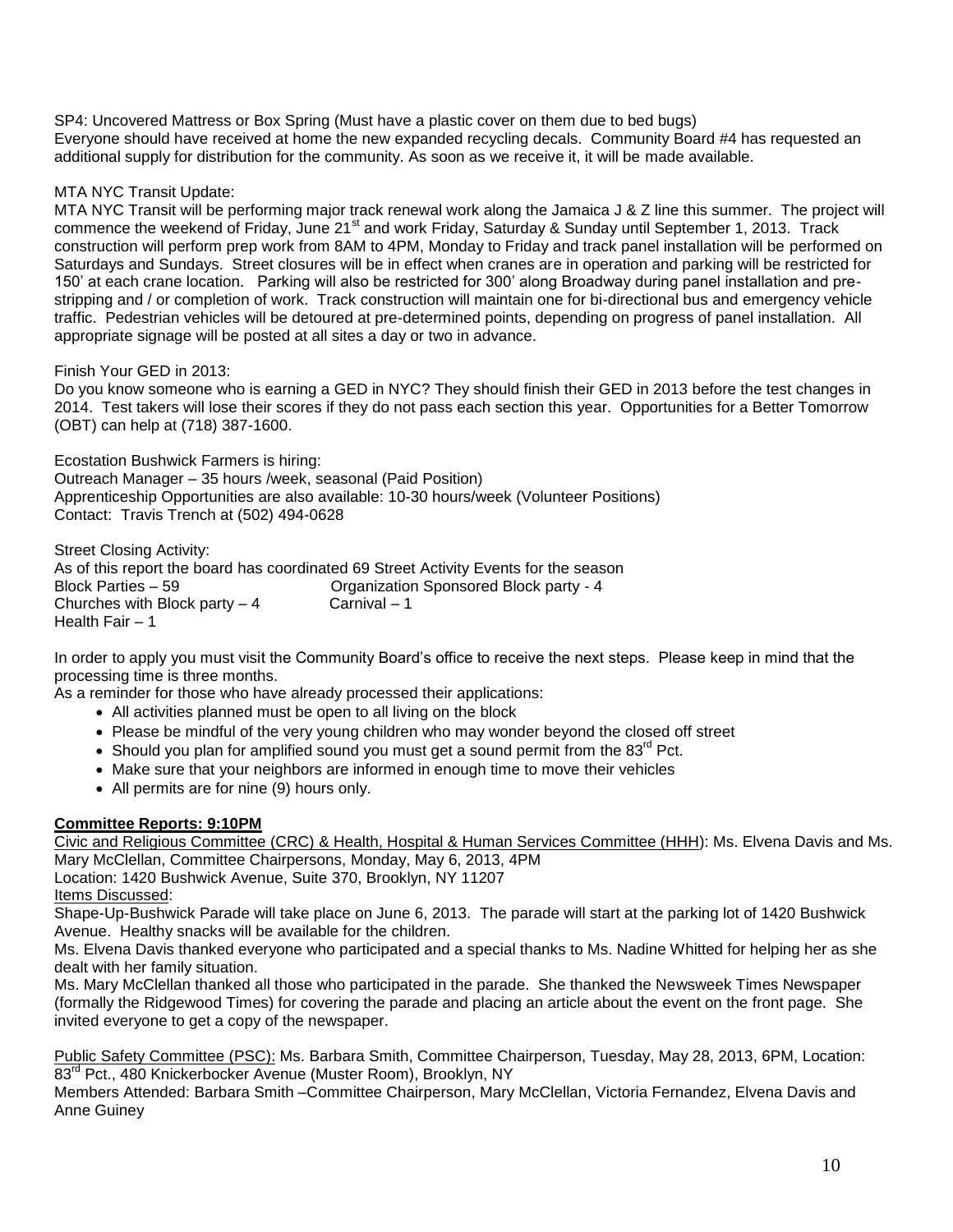Others Attending: Nadine Whitted- District Manager, NYPD Police Officer N. Robinson

Applicants/Representatives: Justin Ahiyon, Josef Ohayon (Wah Wah Hut, 970 Flushing Avenue), Julio Villalobos, Gladys Martinez, Carmen Perez and Andres Pichardo (Mi Cabana Restaurant, 1006 Flushing Avenue), Domingo Dominguez (Dominguez Deli Grocery, 1004 Flushing Avenue), Travis Boettcher and Sean Knudeson (TFTP LLC., 89 Wyckoff Avenue), Elizabeth Maher and Michael Ireland (Pearl's Social and Billy Club, 40 St. Nicholas Avenue) Items Discussed:

NYS Liquor Authority License Requests:

Each applicant was informed of Community Board #4's policy of no alcohol sales beyond midnight on Sundays.

1).89 Wyckoff Avenue between hart and Suydam Streets – property is a 2 – family with storefront approximately 1100 square feet. Applicant is requesting a new full restaurant LWB license. The applicant is anticipating opening September or October, seven days per week from 4AM to 4PM.

 The Committee supports with above stipulations –Monday through Saturday 4PM to 4AM; Sunday alcohol sales cease at 12 midnight.

2).1004 Flushing Avenue corner of Wilson Avenue, Deli grocery requesting renewal of wine and beer only license. Seven days a week from 6:30PM to 12 midnight.

The Committee supports the application.

3).970 Flushing Avenue corner of Forrest Street is a one story approximately 1700 square foot of space. Owners are proposing art performance space, stage music and speeches. Currently the space has no certificate of Occupancy. Inasmuch as the venue is not officially opened, a noise complaint has been received there because a Justin Ahiyon (nephew to the owner has been allowed to practice his music there). According to the owner, appropriate sound proofing has been installed. We will ask the  $83<sup>rd</sup>$  Precinct to monitor the establishment.

The Committee has placed this location on hold as no certificate of occupancy has been granted.

4).1006 Flushing Avenue between Wilson Avenue and Noll Street, applicant attempting to renew a full restaurant liquor LWB license as the current license expired on May 31, 2013. There are NYPD notices.

 The Committee places this location on hold-location has received numerous NYPD complaints; the committee does not support this request at this time.

5).40 St. Nicholas Avenue corner of Starr Street, applicant requesting waiver as license expiration date was May 31, 2013.

The Committee voted to grant waiver.

#### **Recommendations:**

The District Manager asked the board to hold off in voting on the ULURP - Rheingold Rezoning application until the board receives more information so that they can make an informed recommendation. Although they have made their presentation before the public, the board has some concerns and issues that were raised during the presentation that need to be clarified. These issues and concerns will be heard before the City Planning Commission, City Council and the Borough President's Office during a future meeting.

The board will host a meeting sometime during the summer break before the ULURP is up.

Mr. Austen Martinez requested that the board's recommendation should be made know to the Elected Officials.

District Manager: To safeguard the board's recommendation going forth the way the Uniform Land Use Review Procedure is: First it comes before the Community Board, once it leaves the Community Board it then goes to the Borough Board, then it goes to the Department of City Planning, then it goes before the New York City Council.

There will be additional opportunities for the public's input; however the clock begins with the Community Board. The others are not going to pass their comments until the Community Board put theirs in. Therefore, the Community Board must host a meeting before they begin their process.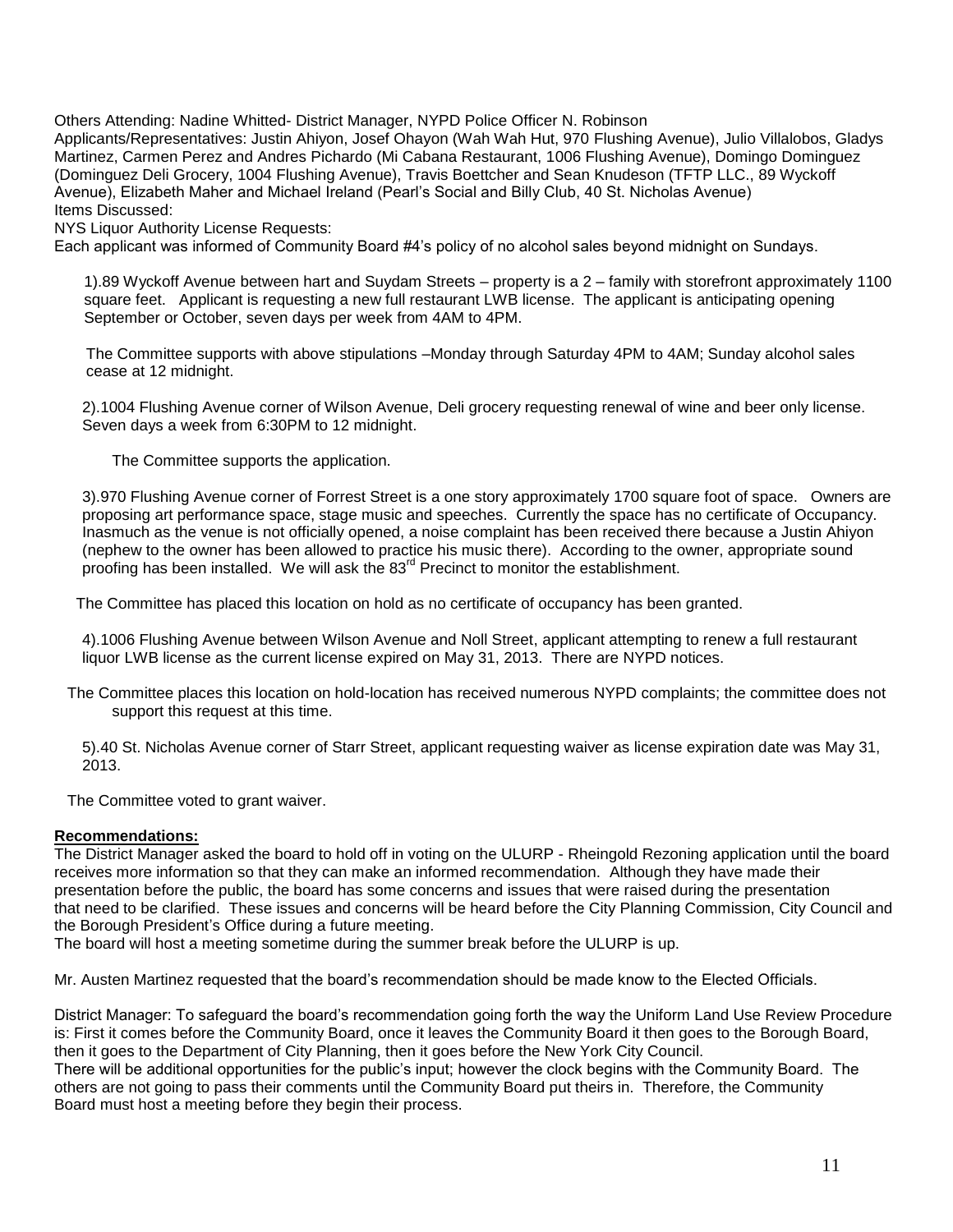1 - Ms. Martha Brown motioned that the Rheingold Rezoning Application be tabled until the board receives further advisement.

All members present were in agreement.

2 – ULURP application for the continue use as a child care center for application # 130126, Bushwick United Head Start requesting approval of their application submitted by ACS 197-c of the NYC Charter for property located at 200 Central Avenue, and for application # 130162 PQK for United Early Learn Center for approval of their application submitted by ACS 199 of the New York City Charter located at 600 Hart Street.

Ms. Martha Brown the Chairperson of the Housing and Land Use Committee recommendation is yes.

Roll Call vote:

Mr. Raul Rubio, Ms. Julie Dent and Mr. Robert Camacho abstained from voting. All other board members in attendance voted yes for their approval, motion carried.

3 – Housing and Land Use, Land Mark Status recommendation for: Ridgewood Lodge No. 710, Free and Accepted Mason, 1054 Bushwick Avenue, Brooklyn Catherina Lipsius House, 670 Bushwick Avenue Peter Huberty House, 1019 Bushwick Avenue John and Hannah M. DeCoudres House, 1090 Greene Avenue

Ms. Martha Brown motioned the approval, Ms. Julie Dent moved and Ms. Barbara Smith second. All members in attendance agreed, motion carried.

4 – The PSC made five (5) requests for approval regarding liquor licenses. Motion to accept the committee's recommendation was made by Mr. Cyril Joseph and second by Ms. Elvena Davis. All member present were in favor, motion carried.

The Public Safety Committee requests support for their entire report: Motion to support PSC report was moved by Mr. Cyril Joseph and second by Mr. Robert Camacho. All members present were in favor. Motion moved.

#### **Announcements:**

Sean Michael Fleming, EcoStation New York, the Bushwick Farmers' Market: Open for the season on Saturdays' at the Maria Hernandez Park and starting in the month of July they will be open in five more locations. For information go to [www.brooklynfarmersmarket.org.](http://www.brooklynfarmersmarket.org/)

Rewards Up To \$2,000: You don't have to reveal your identity to help solve a violent crime. Crime Stoppers - Call 1-800- 577-TIPS

Reward Up To \$500.00 for the arrest and conviction of anyone who commits Graffiti Vandalism. Call 911 for crimes in progress or 311 to provide information.

83<sup>rd</sup> Pct. Community Affairs & 83<sup>rd</sup> Pct. Community Outreach Event: Monday, June 24, 2013 at 7:30PM, Latinos Americanos Unidos located at 218 Wyckoff Avenue. For more information call: Community Affairs -718-574-1697 or Crime Prevention 718-574-1688

REWARD up to \$1,000 for information leading to the arrest and conviction of persons possessing or distributing fireworks. Fireworks are illegal!!! The New York City Police Department urges you to celebrate safely on July 4<sup>th</sup>. If you use fireworks, you or someone else can get seriously hurt. If you have fireworks we can ARREST YOU, your care can be confiscated or your business can be closed. Concerned citizens can anonymously report the delivery, sale or storage of fireworks. Call 911 for crimes in progress or call 311 to provide information

Family Services Network (FSN) and Bushwick Multi-Service Center Annual National HIV Testing Day and Community Health Fair: Friday, June 28, 2013, 10AM to 3PM, 1420 Bushwick Avenue (Parking Lot) between Chauncey and Moffat Streets

HIV Testing, Education, Health Insurance, Foster Care Information, Giveaways, Games, Music, Fun, Food and